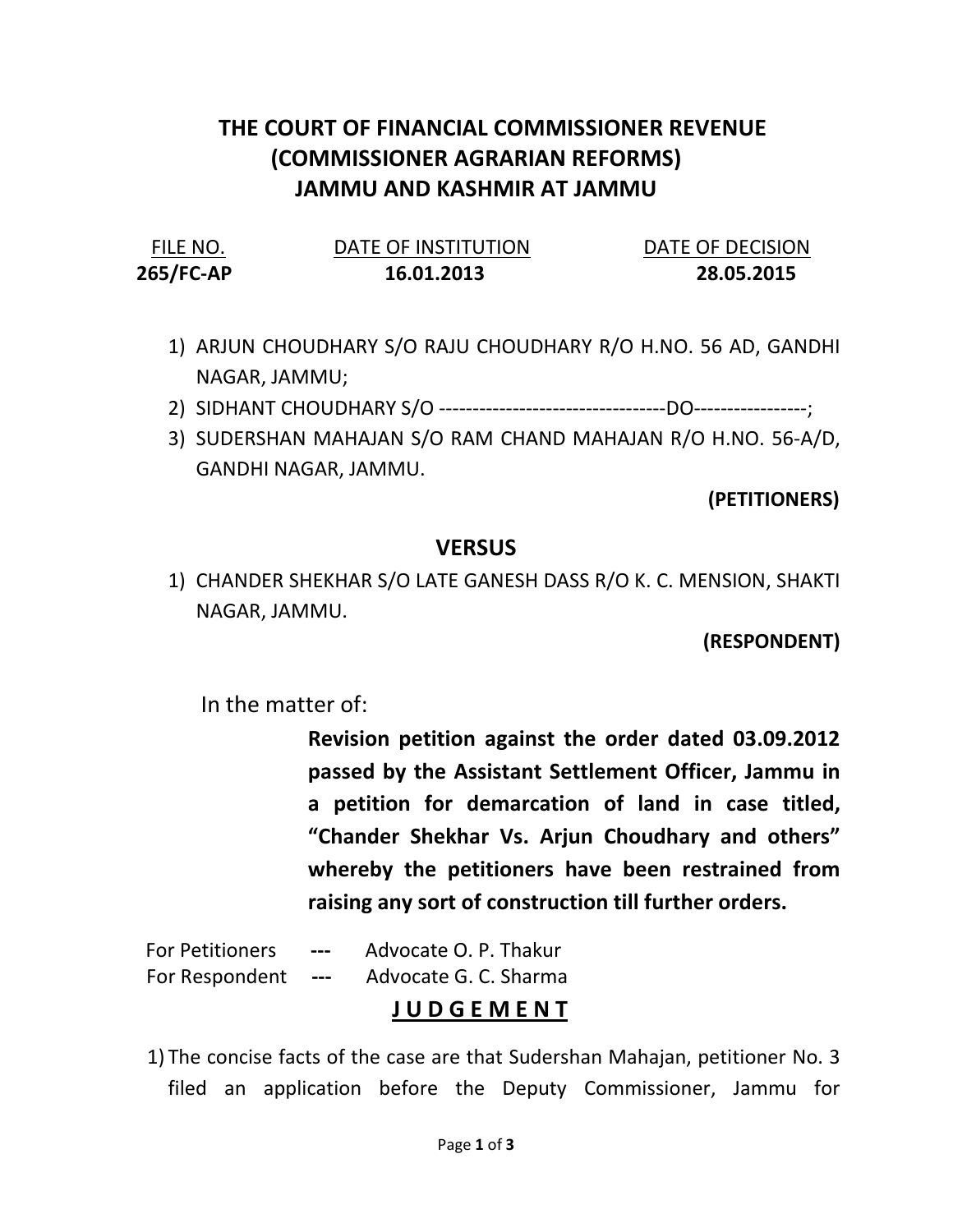demarcation of land falling under khasra No. 1323/190, 1326/191, 1327/192 and 1328/193 in village Paloura, Jammu. In order to get the demarcation carried out properly, the Deputy Commissioner vide order dated 22.03.2007 constituted a committee comprising of Assistant Commissioner (R), Jammu, Tehsildar (S), Jammu, Tehsildar (N), Jammu, Naib-Tehsildar and the concerned patwari/girdawar. After doing the needful, the said committee submitted its report vide No. DCJ/SQ/07- 08/240 dated 19.04.2007 observing that the petitioner No. 3 is entitled to land measuring 19 Kanals and 14 Marlas falling under the above stated khasra numbers.

- 2) Later, the order dated 22.03.2007 passed by the Deputy Commissioner, Jammu was challenged in revision before the then Financial Commissioner Revenue, Jammu and Kashmir. Earlier, it was observed by this court that the dispute is a simple case of demarcation of land under Sec. 94/95 of the Land Revenue Act, 1996 (smvt.) which can be best conducted in presence of both parties. It was ordered that the team of officers which had conducted the demarcation previously shall now conduct it afresh, but this time around, the same shall be carried out under the supervision of Settlement Officer, Jammu after which the parties shall be free to construct the boundary wall to protect their respective share of property.
- 3) Complying with the directions of this court, the committee conducted a fresh demarcation and affirmed its earlier demarcation vide report dated 19.01.2009. The matter was again brought to this court in revision questioning the validity of the latter report. After an analysis of the case, it was observed that the demarcation is done to ascertain the factual position only. No question of law is involved as it does not decide the rights of the parties. Further, the demarcation was done in presence of both parties on 19.01.2009. The revision petition was thus dismissed as not maintainable.
- 4) Starting a fresh episode of adjudication, the respondent herein moved an application before the Assistant Settlement Officer, Jammu for demarcation of the land mainly on the ground that only the share of the petitioner No. 3 was demarcated earlier and that his share was not included in that process. The Assistant Settlement Officer, Jammu vide order dated 03.09.2012